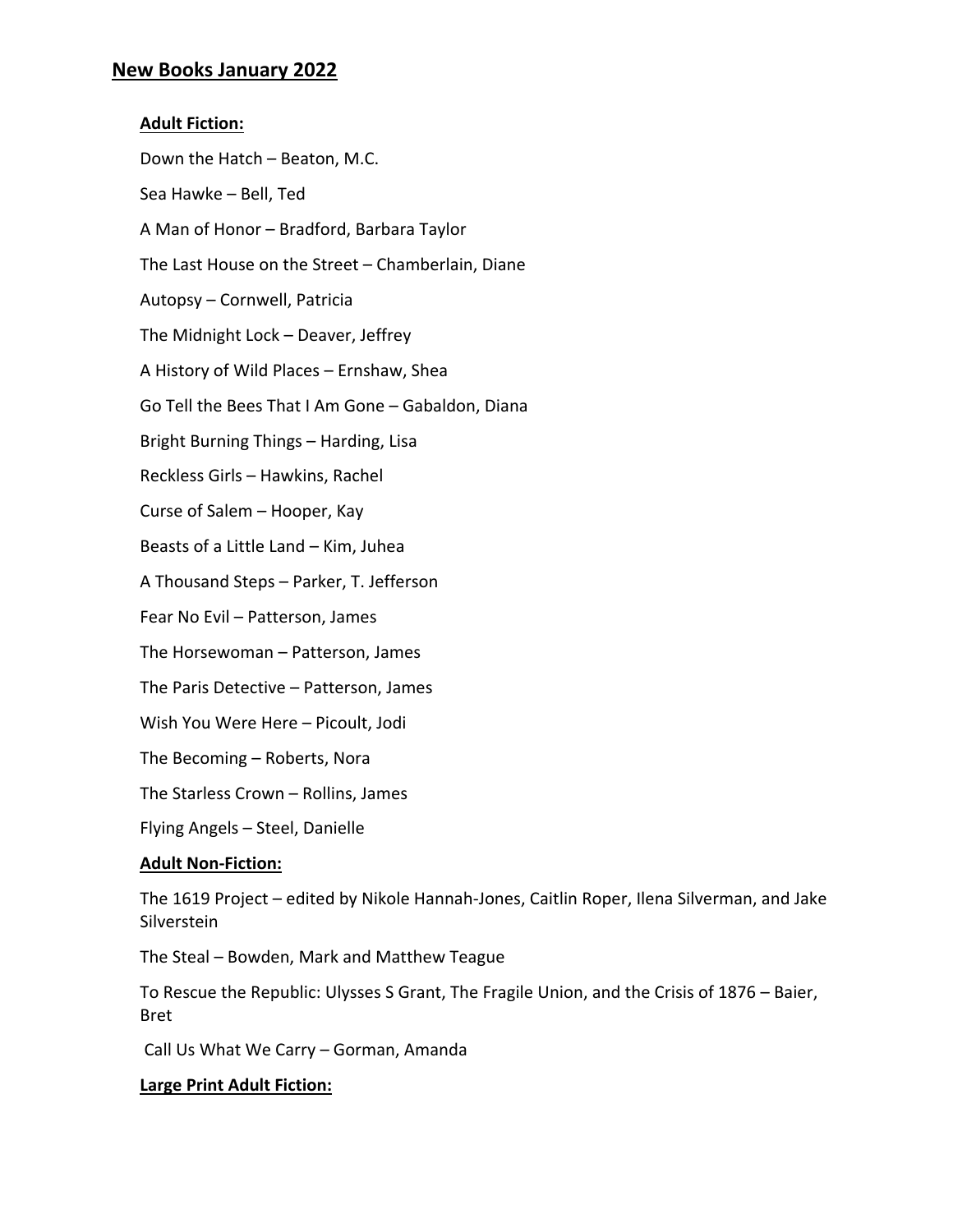# **New Books January 2022**

First Christmas on Huckleberry Hill – Beckstrand, Jennifer

A Christmas Engagement – Byler, Linda

Shelter from the Storm – Davids, Patricia

Wish You Were Here – Picoult, Jodi

#### **Adult DVD:**

The Man Who Killed Hitler and then the Bigfoot

47 Ronin

#### **Young Adult Fiction:**

The Snowball Effect

Hold the Pickles

Destination Human

Caught in the Act

Alibi

#### **Juvenile Non-Fiction:**

Hidden Black History from Juneteenth to Redlining

Controversial Monuments the Fight Over Statues

Black Lives Matter from Hashtag to the Streets

Diversity and Entertainment Black Lives in Media

Black Voter Suppression the Fight for the Right to Vote

Animals to the Rescue!

The Problem with Plastics: Know Your Facts, Take Action, Save the Oceans

#### **Juvenile Fiction:**

Lena, the Sea, and Me

My Ex-Imaginary Friend

Disney Christmas Storybook Collection

#### **Easy:**

Pig the Pug

Room for Everyone